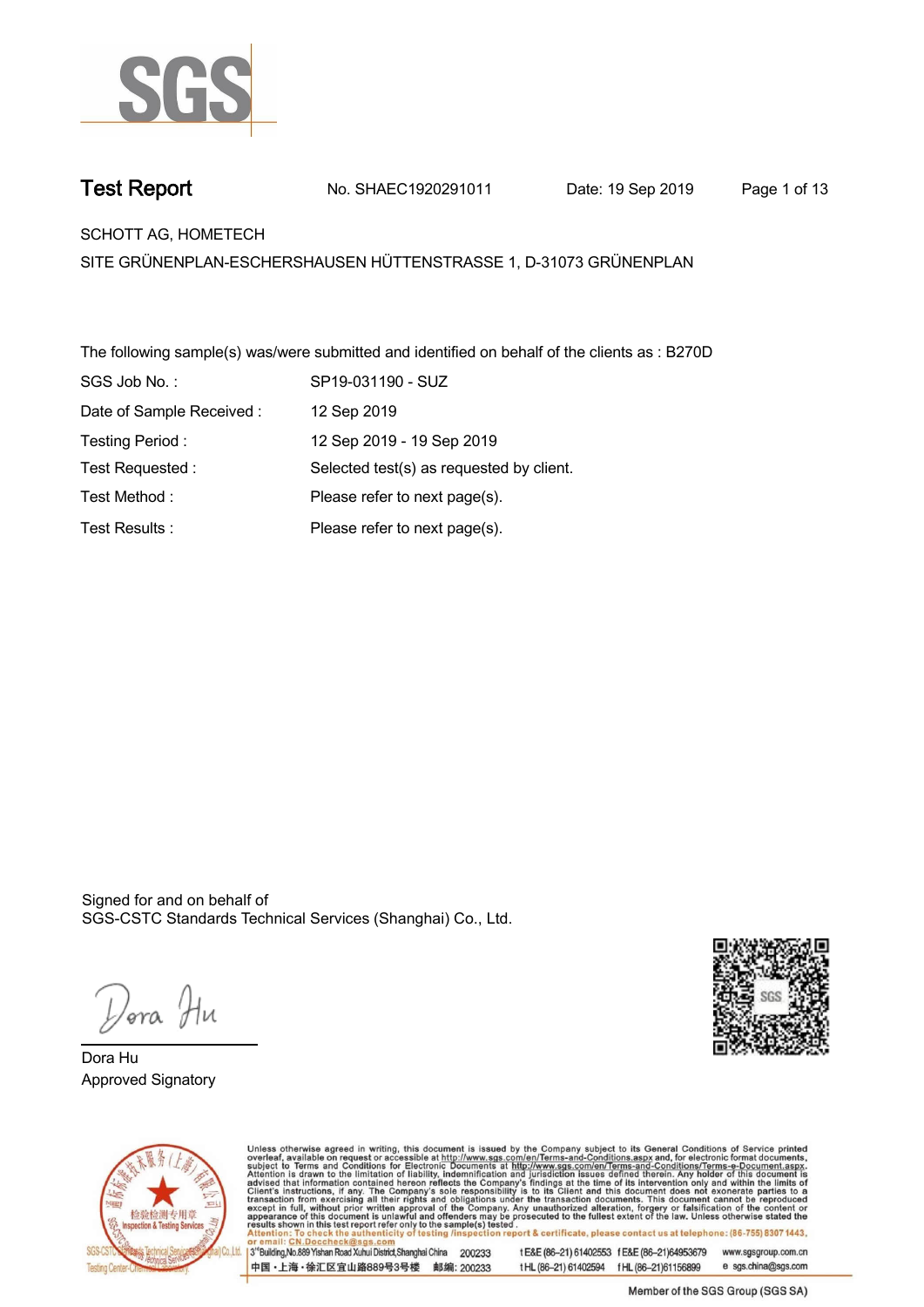

**Test Report. No. SHAEC1920291011 Date: 19 Sep 2019. Page 2 of 13.**

**Test Results :.**

**Test Part Description : .**

| Specimen No.    | <b>SGS Sample ID</b> | <b>Description</b>          |
|-----------------|----------------------|-----------------------------|
| SN <sub>1</sub> | SHA19-202910.011     | Colorless Transparent glass |

**Remarks :.(1) 1 mg/kg = 0.0001% . (2) RL = Report Limit . (3) ND = Not Detected ( < RL ) . (4) "-" = Not Regulated .**

# **RoHS Directive (EU) 2015/863 amending Annex II to Directive 2011/65/EU.**

**Test Method :. With reference to IEC 62321-4:2013+AMD1:2017, IEC62321-5:2013, IEC62321-7-2:2017, IEC 62321-6:2015 and IEC62321-8:2017, analyzed by ICP-OES, AAS, UV-Vis and GC-MS. .**

| Test Item(s)<br><u>Unit</u>                                                   |
|-------------------------------------------------------------------------------|
| $\overline{c}$<br>Cadmium (Cd)<br>100<br><b>ND</b><br>mg/kg                   |
| Lead (Pb)<br>1000<br>2<br>ND<br>mg/kg                                         |
| 2<br>1000<br><b>ND</b><br>mg/kg<br>Mercury (Hg)                               |
| 1000<br>8<br><b>ND</b><br>Hexavalent Chromium (Cr(VI))<br>mg/kg               |
| Sum of PBBs<br>1000<br>ND<br>mg/kg<br>$\overline{\phantom{a}}$                |
| 5<br>ND<br>Monobromobiphenyl<br>mg/kg<br>-                                    |
| Dibromobiphenyl<br>5<br>ND<br>mg/kg<br>$\overline{\phantom{a}}$               |
| 5<br>Tribromobiphenyl<br>ND<br>mg/kg<br>-                                     |
| 5<br>Tetrabromobiphenyl<br><b>ND</b><br>mg/kg<br>$\overline{\phantom{0}}$     |
| 5<br>ND<br>Pentabromobiphenyl<br>mg/kg<br>$\overline{\phantom{0}}$            |
| 5<br>Hexabromobiphenyl<br>ND<br>mg/kg<br>$\overline{\phantom{0}}$             |
| 5<br>Heptabromobiphenyl<br><b>ND</b><br>mg/kg<br>$\overline{\phantom{a}}$     |
| Octabromobiphenyl<br>5<br><b>ND</b><br>mg/kg<br>$\overline{\phantom{0}}$      |
| 5<br>Nonabromobiphenyl<br>ND<br>mg/kg<br>-                                    |
| 5<br>Decabromobiphenyl<br>ND<br>mg/kg<br>$\blacksquare$                       |
| Sum of PBDEs<br>1000<br>ND<br>mg/kg<br>$\overline{\phantom{a}}$               |
| Monobromodiphenyl ether<br>5<br>ND<br>mg/kg<br>$\overline{\phantom{0}}$       |
| 5<br>Dibromodiphenyl ether<br>ND<br>mg/kg<br>$\overline{\phantom{a}}$         |
| 5<br>Tribromodiphenyl ether<br><b>ND</b><br>mg/kg<br>$\overline{\phantom{0}}$ |
| 5<br>Tetrabromodiphenyl ether<br><b>ND</b><br>mg/kg                           |



Unless otherwise agreed in writing, this document is issued by the Company subject to its General Conditions of Service printed overleaf, available on request or accessible at http://www.sgs.com/en/Terms-and-Conditions.asp

3<sup>rd</sup>Building, No.889 Yishan Road Xuhui District, Shanghai China 200233 中国·上海·徐汇区宜山路889号3号楼 邮编: 200233 t E&E (86-21) 61402553 f E&E (86-21)64953679 www.sgsgroup.com.cn

t HL (86-21) 61402594 f HL (86-21) 61156899 e sgs.china@sgs.com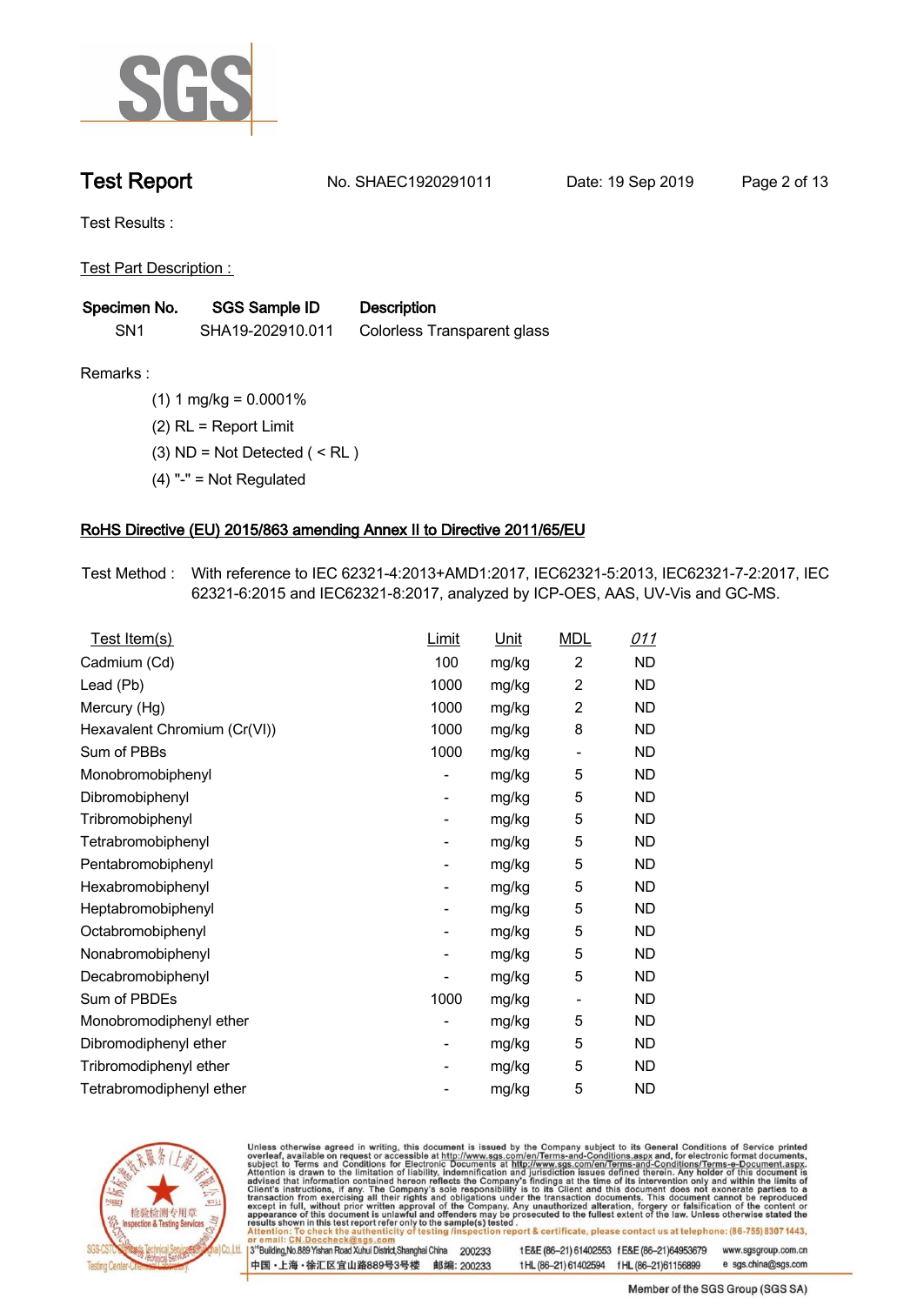

**Test Report. No. SHAEC1920291011 Date: 19 Sep 2019. Page 3 of 13.**

| Test Item(s)                      | Limit                    | <u>Unit</u> | <b>MDL</b> | <u>011</u> |
|-----------------------------------|--------------------------|-------------|------------|------------|
| Pentabromodiphenyl ether          | $\overline{\phantom{a}}$ | mg/kg       | 5          | <b>ND</b>  |
| Hexabromodiphenyl ether           | -                        | mg/kg       | 5          | <b>ND</b>  |
| Heptabromodiphenyl ether          | -                        | mg/kg       | 5          | <b>ND</b>  |
| Octabromodiphenyl ether           | $\overline{\phantom{a}}$ | mg/kg       | 5          | ND         |
| Nonabromodiphenyl ether           | -                        | mg/kg       | 5          | <b>ND</b>  |
| Decabromodiphenyl ether           | ۰                        | mg/kg       | 5          | <b>ND</b>  |
| Di-butyl Phthalate (DBP)          | 1000                     | mg/kg       | 50         | <b>ND</b>  |
| Benzyl Butyl Phthalate (BBP)      | 1000                     | mg/kg       | 50         | <b>ND</b>  |
| Di-2-Ethyl Hexyl Phthalate (DEHP) | 1000                     | mg/kg       | 50         | <b>ND</b>  |
| Diisobutyl Phthalates (DIBP)      | 1000                     | mg/kg       | 50         | <b>ND</b>  |

**Notes :.**

- **(1) The maximum permissible limit is quoted from RoHS Directive (EU) 2015/863. IEC 62321 series is equivalent to EN 62321 series https://www.cenelec.eu/dyn/www/f?p=104:30:1742232870351101::::FSP\_ORG\_ID,FSP\_LANG\_ID: 1258637,25**
- **(2) The restriction of DEHP, BBP, DBP and DIBP shall apply to medical devices, including in vitro medical devices, and monitoring and control instruments,including industrial monitoring and control instruments, from 22 July 2021.**
- **(3) The restriction of DEHP, BBP, DBP and DIBP shall not apply to toys which are already subject to the restriction of DEHP, BBP, DBP and DIBP through entry 51 of Annex XVII to Regulation (EC) No 1907/2006..**

### **Element(s).**

**Test Method :. With reference to US EPA 3052:1996, analysis was performed by ICP-OES. .**

| Unit  | <b>MDL</b> | <u>011</u> |
|-------|------------|------------|
| mg/kg | 10         | <b>ND</b>  |
| mg/kg | 10         | 4585       |
| mg/kg | 10         | 3213       |
| mg/kg | 20         | <b>ND</b>  |
| mg/kg | 5          | <b>ND</b>  |
|       |            |            |

### **Halogen.**

**Test Method :. With reference to EN 14582: 2016 , analysis was performed by IC. .**

中国·上海·徐汇区宜山路889号3号楼 邮编: 200233



Unless otherwise agreed in writing, this document is issued by the Company subject to its General Conditions of Service printed overleaf, available on request or accessible at http://www.sgs.com/en/Terms-and-Conditions.asp ion report & certificate, please contact us at telephone: (86-755) 8307 1443, esting/ins 3<sup>rd</sup>Building, No.889 Yishan Road Xuhui District, Shanghai China 200233 t E&E (86-21) 61402553 f E&E (86-21)64953679 www.sgsgroup.com.cn

Member of the SGS Group (SGS SA)

e sgs.china@sgs.com

t HL (86-21) 61402594 f HL (86-21) 61156899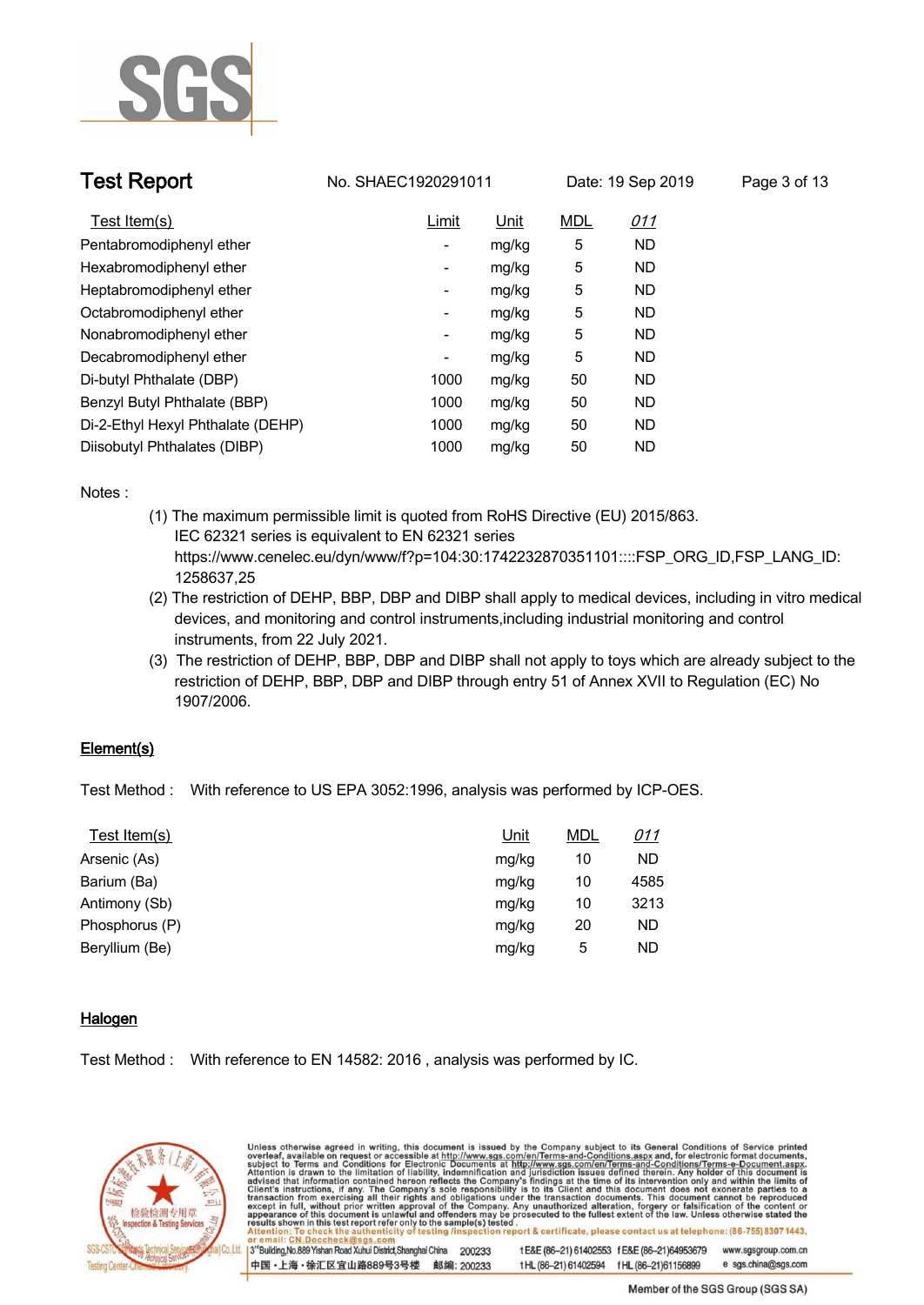

| <b>Test Report</b> | No. SHAEC1920291011 | Date: 19 Sep 2019 |            | Page 4 of 13 |
|--------------------|---------------------|-------------------|------------|--------------|
| Test Item(s)       | <u>Unit</u>         | <u>MDL</u>        | <u>011</u> |              |
| Fluorine (F)       | mg/kg               | 50                | ND         |              |
| Chlorine (CI)      | mg/kg               | 50                | ND         |              |
| Bromine (Br)       | mg/kg               | 50                | ND         |              |
| lodine (I)         | mg/kg               | 50                | ND         |              |

### **Asbestos.**

**Test Method :. With reference to NIOSH 9000:2015 and ISO 22262-1:2012. analysis was performed by X-ray diffractometer (XRD) and Polarized light microscope (PLM). .**

| Test Item(s)  | CAS NO.                   | <u>Unit</u> | <b>MDL</b> | <u>011</u> |  |
|---------------|---------------------------|-------------|------------|------------|--|
| Actinolite    | 77536-66-4                | $\%$        | 0.1        | Negative   |  |
| Amosite       | 12172-73-5                | $\%$        | 0.1        | Negative   |  |
| Anthophyllite | 77536-67-5                | %           | 0.1        | Negative   |  |
| Chrysotile    | 12001-29-5<br>132207-32-0 | $\%$        | 0.1        | Negative   |  |
| Crocidolite   | 12001-28-4                | $\%$        | 0.1        | Negative   |  |
| Tremolite     | 77536-68-6                | %           | 0.1        | Negative   |  |

### **Notes :.**

**(1) Negative = the absence of asbestos, Positive = the presence of asbestos. .**

### **PFOS (Perfluorooctane Sulfonates) and PFOA (Perfluorooctanoic Acid).**

**Test Method :. With reference to US EPA 3550C: 2007, analysis was performed by HPLC-MS. .**

| <u>Test Item(s)</u>                          | <u>Unit</u> | MDL | 011 |
|----------------------------------------------|-------------|-----|-----|
| Perfluorooctanesulfonate (PFOS) <sup>^</sup> | mg/kg       | 10  | ND. |
| Perfluorooctanoic Acid (PFOA)                | mg/kg       | 10  | ND. |

### **Notes :.**

**(1) ^ PFOS refer to Perfluorooctanesulfonic acid and its derivatives including Perfluoroctanesulfonic acid, Perfluoroctane sulfonamide, N-Methylperfluoroctane sulfonamide, N-Ethylperfluoroctane sulfonamide, N-Methylperfluoroctane sulfonamidoethanol and N-Ethylperfluoroctane sulfonamidoethanol. .**



Unless otherwise agreed in writing, this document is issued by the Company subject to its General Conditions of Service printed overleaf, available on request or accessible at http://www.sgs.com/en/Terms-and-Conditions.asp ion report & certificate, please contact us at telephone: (86-755) 8307 1443, testing /insp 3<sup>rd</sup>Building, No.889 Yishan Road Xuhui District, Shanghai China 200233 t E&E (86-21) 61402553 f E&E (86-21)64953679 www.sgsgroup.com.cn 中国·上海·徐汇区宜山路889号3号楼 邮编: 200233 t HL (86-21) 61402594 f HL (86-21) 61156899 e sgs.china@sgs.com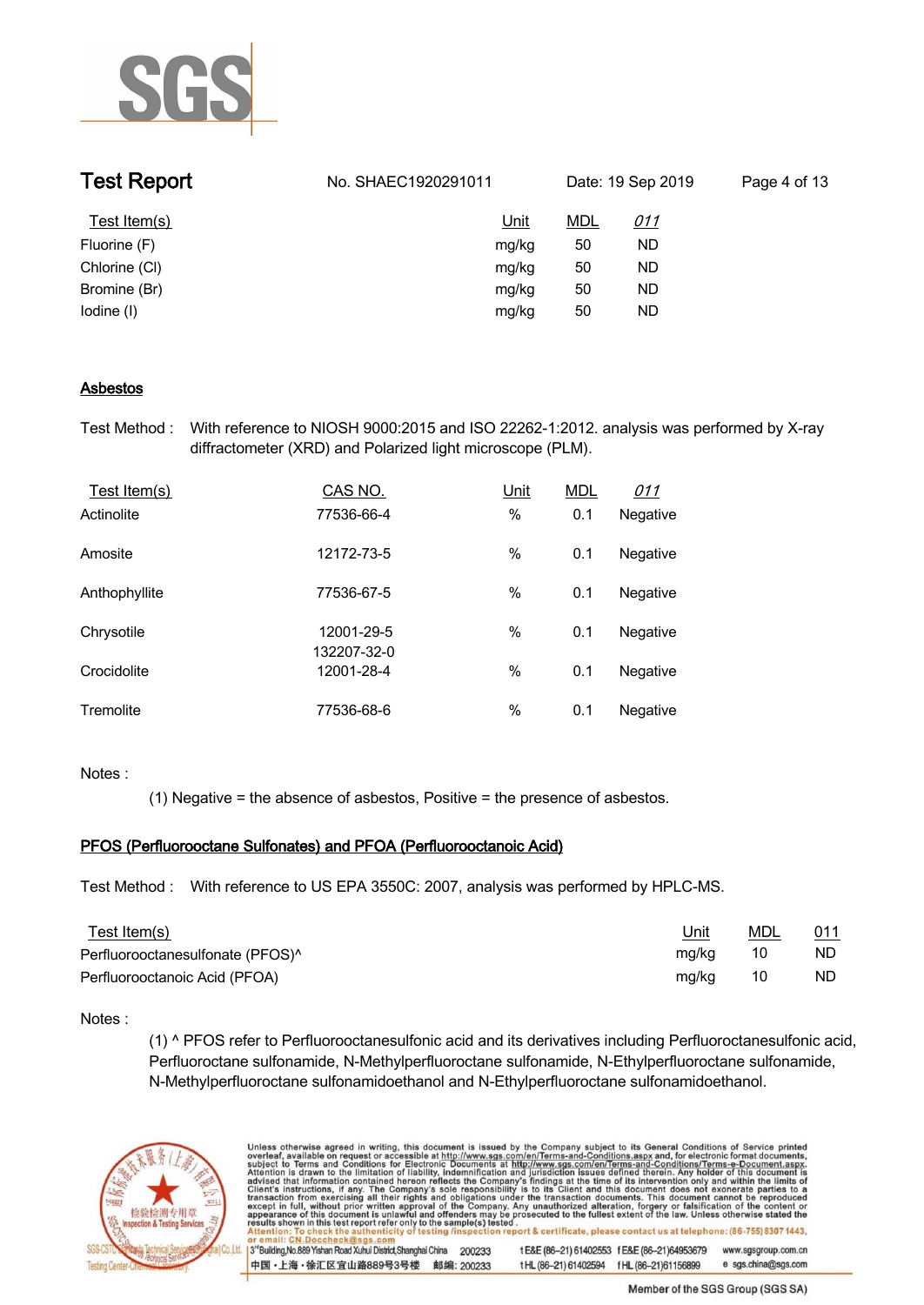

**Test Report. No. SHAEC1920291011 Date: 19 Sep 2019. Page 5 of 13.**

### **ATTACHMENTS**

### **Elements (IEC62321) Testing Flow Chart**

1) These samples were dissolved totally by pre-conditioning method according to below flow chart.





Unless otherwise agreed in writing, this document is issued by the Company subject to its General Conditions of Service printed overleaf, available on request or accessible at http://www.sgs.com/en/Terms-and-Conditions.asp tion report & certificate, please contact us at telephone: (86-755) 8307 1443, city o testing /insp

3<sup>rd</sup>Building, No.889 Yishan Road Xuhui District, Shanghai China 200233 中国·上海·徐汇区宜山路889号3号楼 邮编: 200233

t E&E (86-21) 61402553 f E&E (86-21)64953679 www.sgsgroup.com.cn t HL (86-21) 61402594 f HL (86-21) 61156899 e sgs.china@sgs.com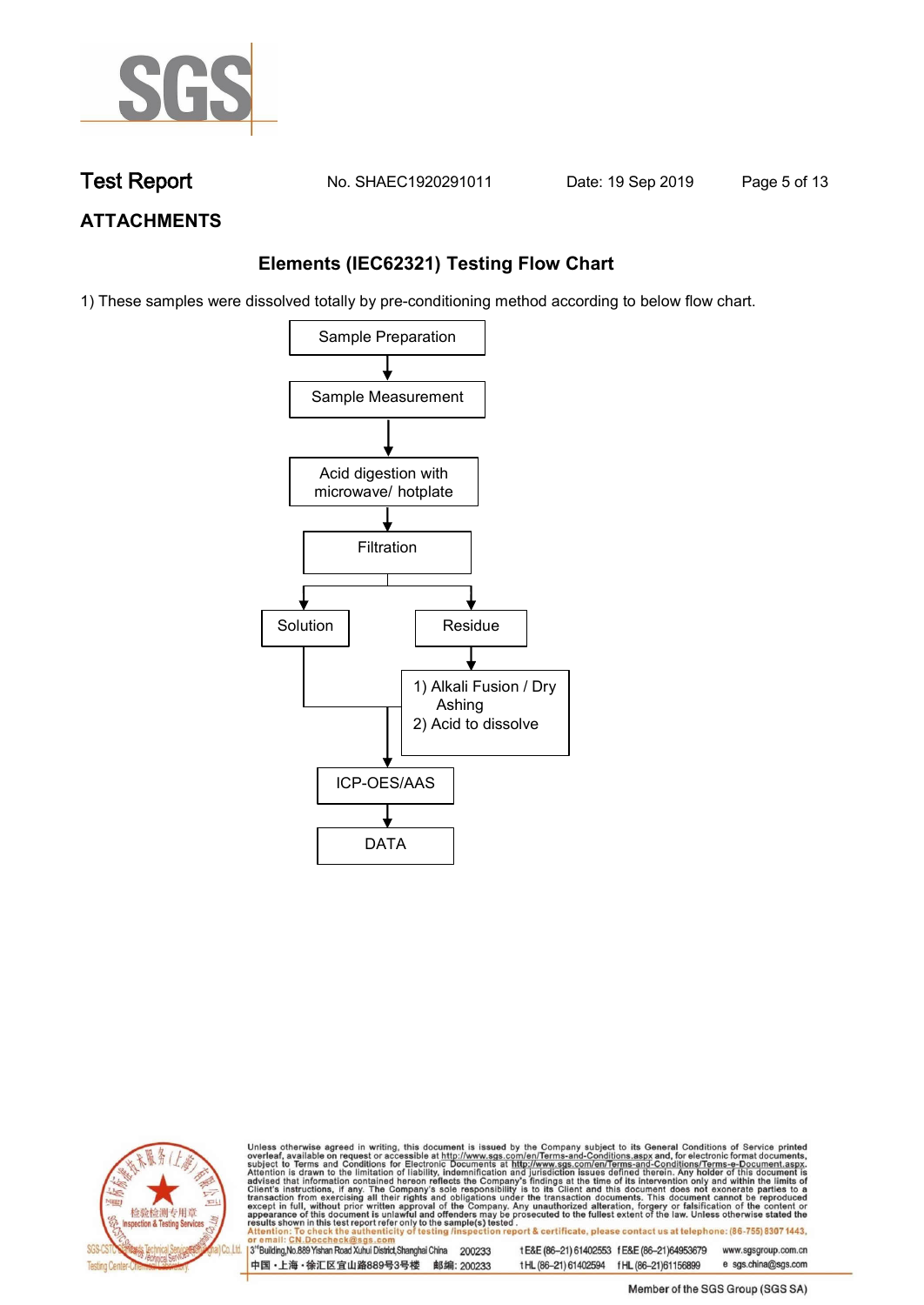

**Test Report. No. SHAEC1920291011 Date: 19 Sep 2019. Page 6 of 13.**

### **ATTACHMENTS**

### **Hexavalent Chromium (Cr(VI)) Testing Flow Chart**





Unless otherwise agreed in writing, this document is issued by the Company subject to its General Conditions of Service printed overleaf, available on request or accessible at http://www.sgs.com/en/Terms-and-Conditions.asp ion report & certificate, please contact us at telephone: (86-755) 8307 1443, testing /insp

3<sup>rd</sup>Building, No.889 Yishan Road Xuhui District, Shanghai China 200233 中国·上海·徐汇区宜山路889号3号楼 邮编: 200233 t E&E (86-21) 61402553 f E&E (86-21)64953679 www.sgsgroup.com.cn t HL (86-21) 61402594 f HL (86-21)61156899 e sgs.china@sgs.com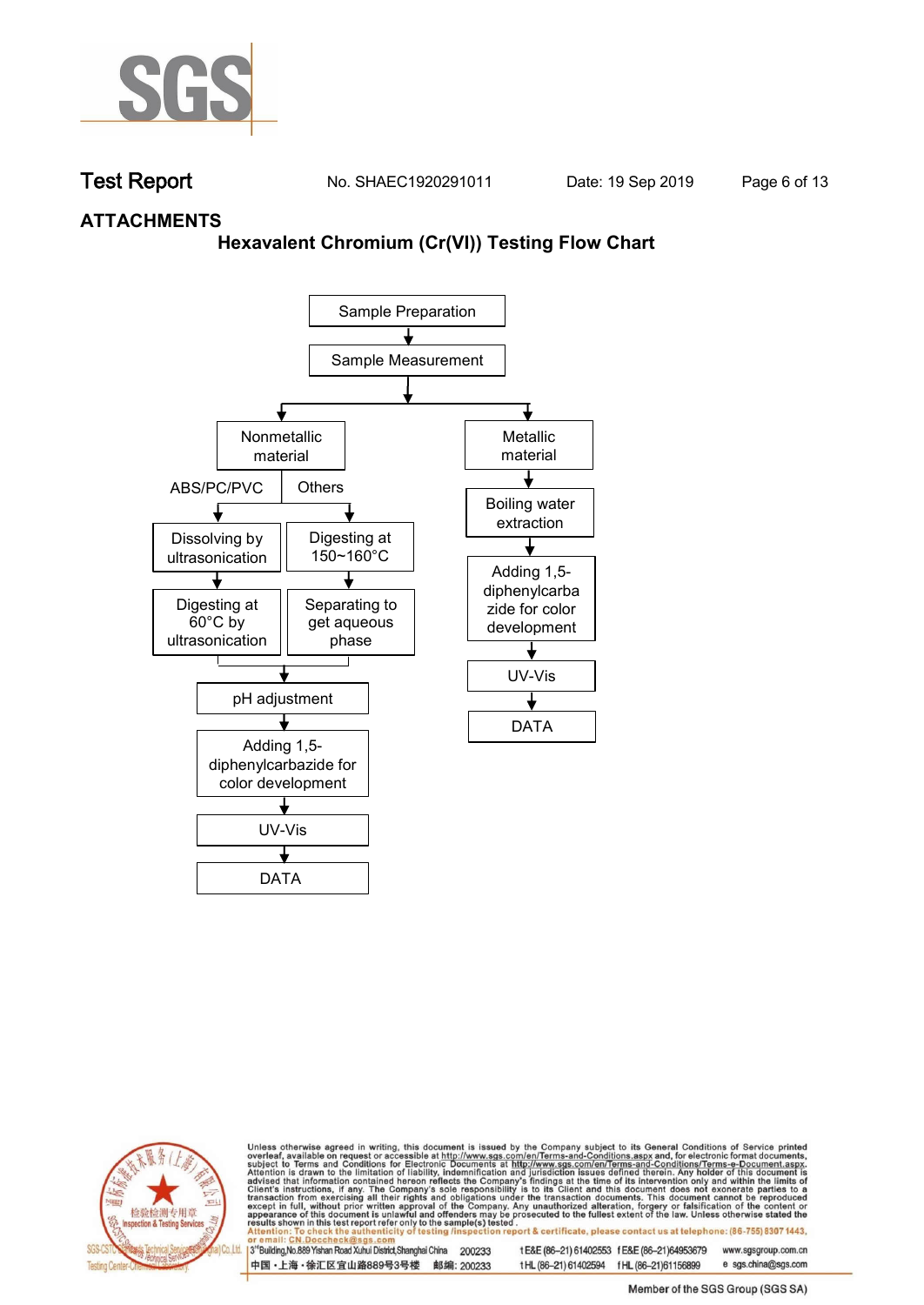

**Test Report. No. SHAEC1920291011 Date: 19 Sep 2019. Page 7 of 13.**

## **ATTACHMENTS**

### **PBBs/PBDEs Testing Flow Chart**





Unless otherwise agreed in writing, this document is issued by the Company subject to its General Conditions of Service printed overleaf, available on request or accessible at http://www.sgs.com/en/Terms-and-Conditions.asp

3<sup>rd</sup>Building, No.889 Yishan Road Xuhui District, Shanghai China 200233 中国·上海·徐汇区宜山路889号3号楼 邮编: 200233 t E&E (86-21) 61402553 f E&E (86-21)64953679 www.sgsgroup.com.cn t HL (86-21) 61402594 f HL (86-21) 61156899 e sgs.china@sgs.com

Member of the SGS Group (SGS SA)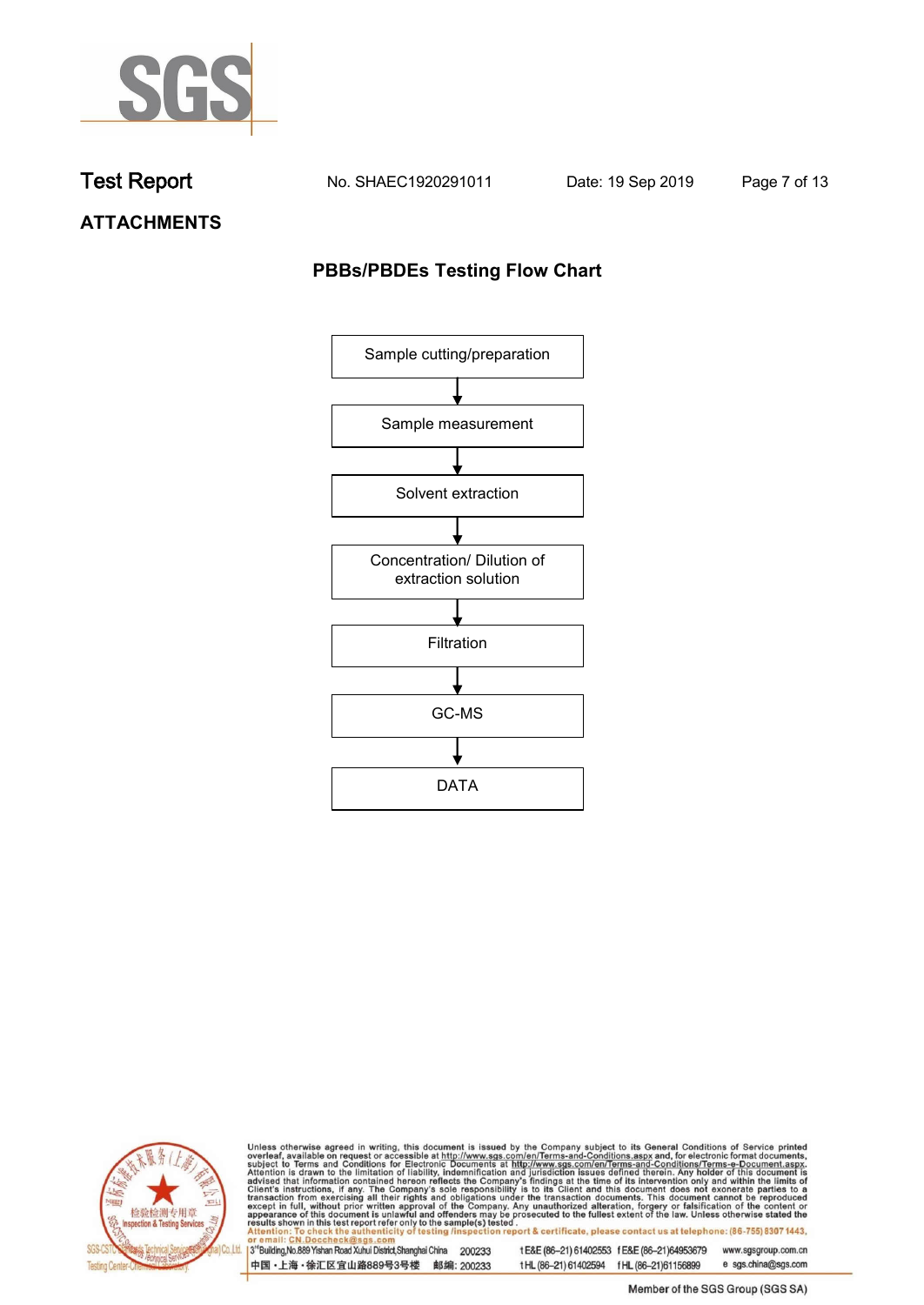

**Test Report. No. SHAEC1920291011 Date: 19 Sep 2019. Page 8 of 13.**

## **ATTACHMENTS**

### **Phthalates Testing Flow Chart**





Unless otherwise agreed in writing, this document is issued by the Company subject to its General Conditions of Service printed overleaf, available on request or accessible at http://www.sgs.com/en/Terms-and-Conditions.asp

3<sup>rd</sup>Building, No.889 Yishan Road Xuhui District, Shanghai China 200233 中国·上海·徐汇区宜山路889号3号楼 邮编: 200233 t E&E (86-21) 61402553 f E&E (86-21)64953679 www.sgsgroup.com.cn t HL (86-21) 61402594 f HL (86-21) 61156899 e sgs.china@sgs.com

Member of the SGS Group (SGS SA)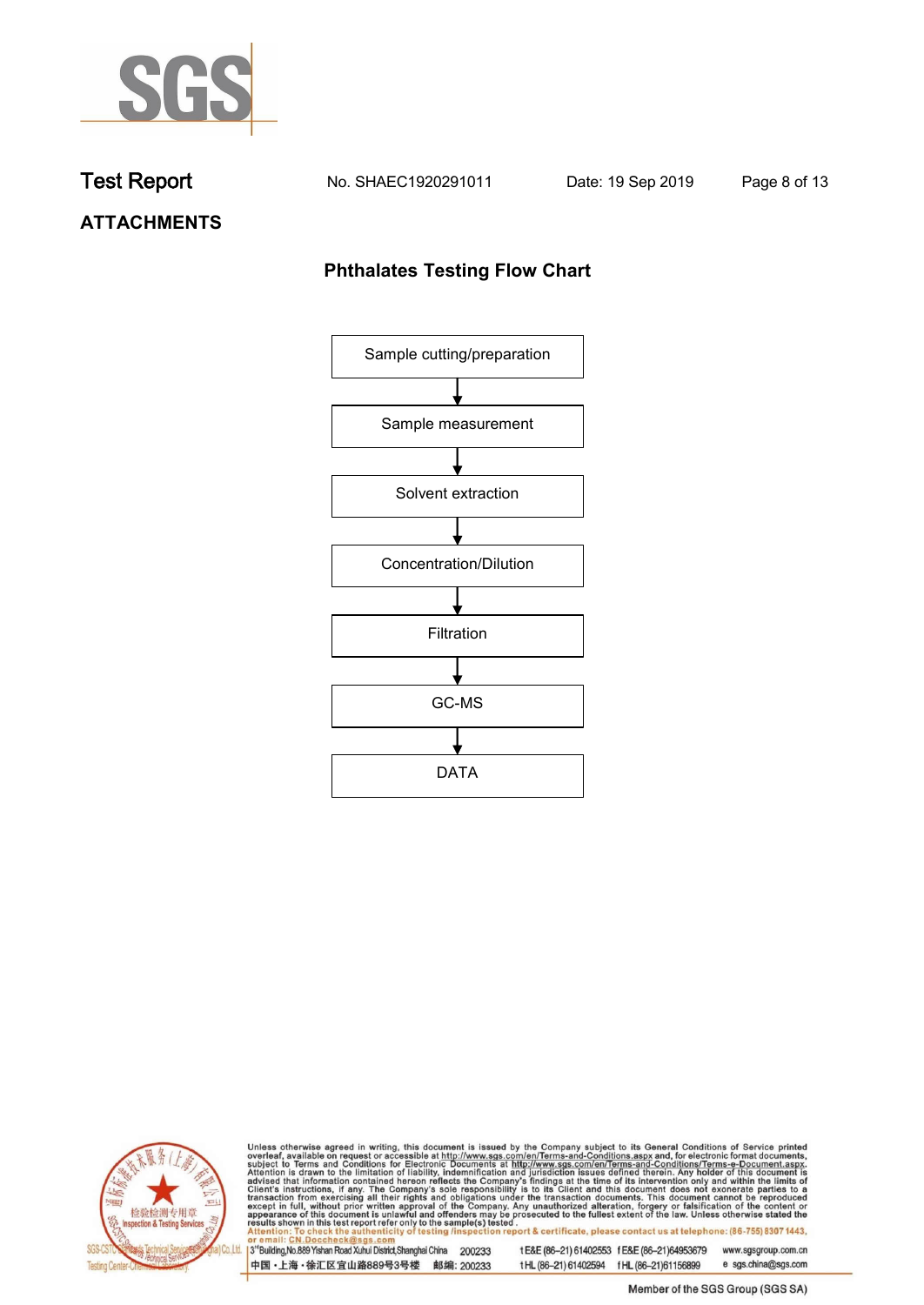

**Test Report. No. SHAEC1920291011 Date: 19 Sep 2019. Page 9 of 13.**

**ATTACHMENTS**

## **Halogen Testing (oxygen bomb) Flow Chart**





Unless otherwise agreed in writing, this document is issued by the Company subject to its General Conditions of Service printed overleaf, available on request or accessible at http://www.sgs.com/en/Terms-and-Conditions.asp

3<sup>rd</sup>Building, No.889 Yishan Road Xuhui District, Shanghai China 200233 中国·上海·徐汇区宜山路889号3号楼 邮编: 200233 t E&E (86-21) 61402553 f E&E (86-21)64953679 www.sgsgroup.com.cn

t HL (86-21) 61402594 f HL (86-21) 61156899

Member of the SGS Group (SGS SA)

e sgs.china@sgs.com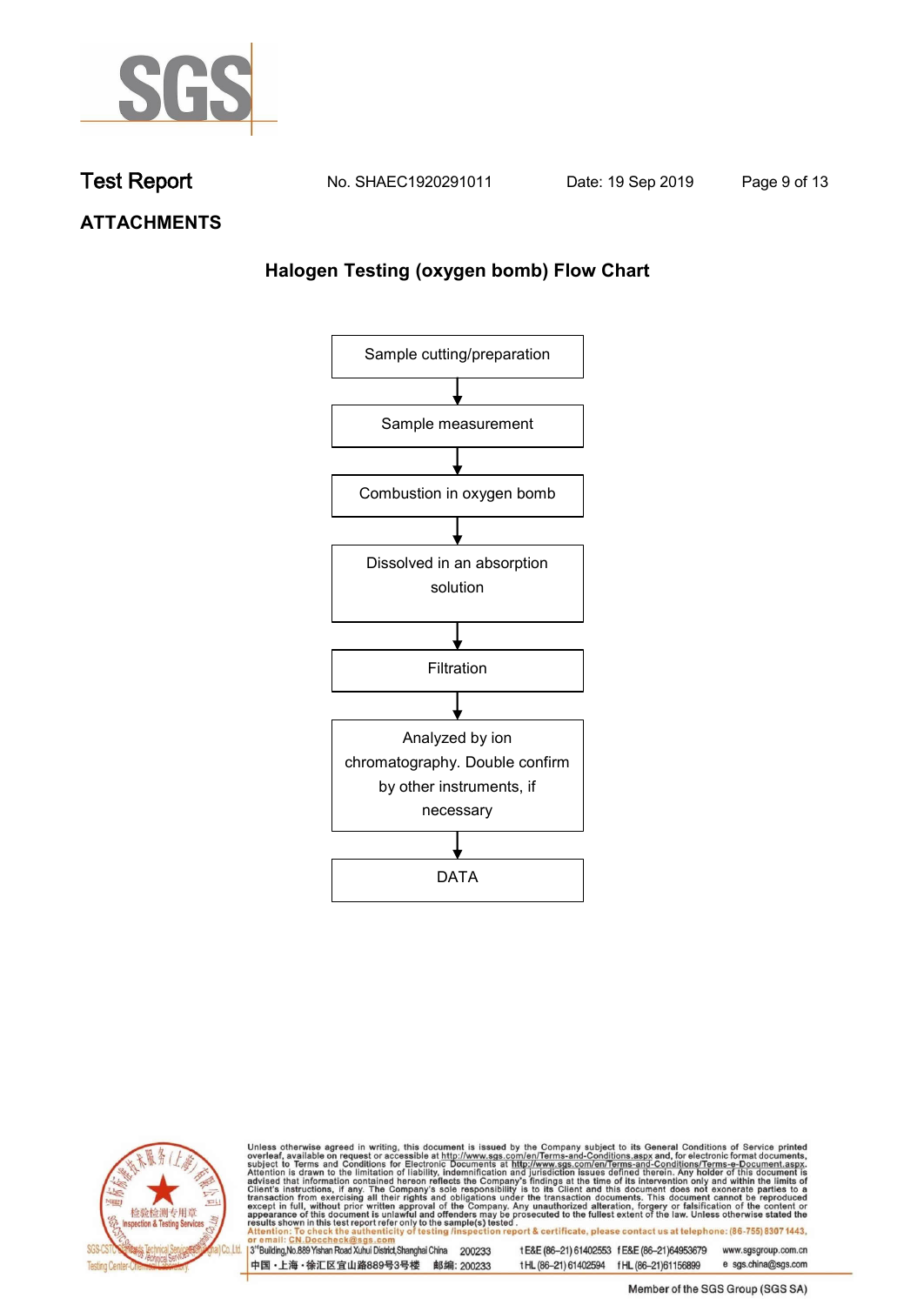

**Test Report. No. SHAEC1920291011 Date: 19 Sep 2019. Page 10 of 13.**

**ATTACHMENTS**

## **PFOS/PFOA Testing Flow Chart**





Unless otherwise agreed in writing, this document is issued by the Company subject to its General Conditions of Service printed overleaf, available on request or accessible at http://www.sgs.com/en/Terms-and-Conditions.asp

3<sup>rd</sup>Building, No.889 Yishan Road Xuhui District, Shanghai China 200233 中国·上海·徐汇区宜山路889号3号楼 邮编: 200233 t E&E (86-21) 61402553 f E&E (86-21)64953679 www.sgsgroup.com.cn

t HL (86-21) 61402594 f HL (86-21) 61156899

Member of the SGS Group (SGS SA)

e sgs.china@sgs.com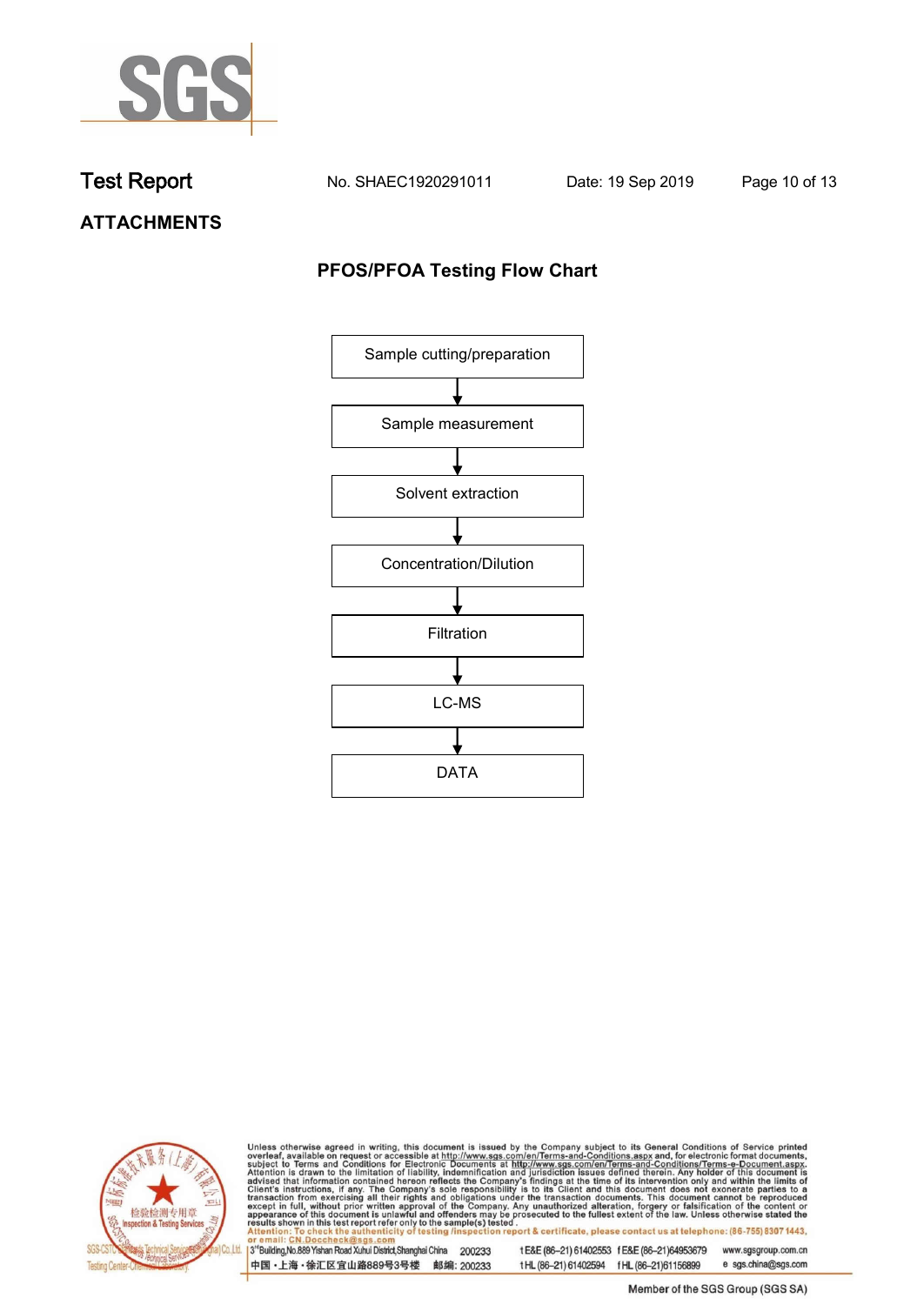

**Test Report. No. SHAEC1920291011 Date: 19 Sep 2019. Page 11 of 13.**

## **ATTACHMENTS**

## **Elements Testing Flow Chart**





Unless otherwise agreed in writing, this document is issued by the Company subject to its General Conditions of Service printed overleaf, available on request or accessible at http://www.sgs.com/en/Terms-and-Conditions.asp

3<sup>rd</sup>Building, No.889 Yishan Road Xuhui District, Shanghai China 200233 中国·上海·徐汇区宜山路889号3号楼 邮编: 200233

t E&E (86-21) 61402553 f E&E (86-21)64953679 www.sgsgroup.com.cn t HL (86-21) 61402594 f HL (86-21) 61156899 e sgs.china@sgs.com

Member of the SGS Group (SGS SA)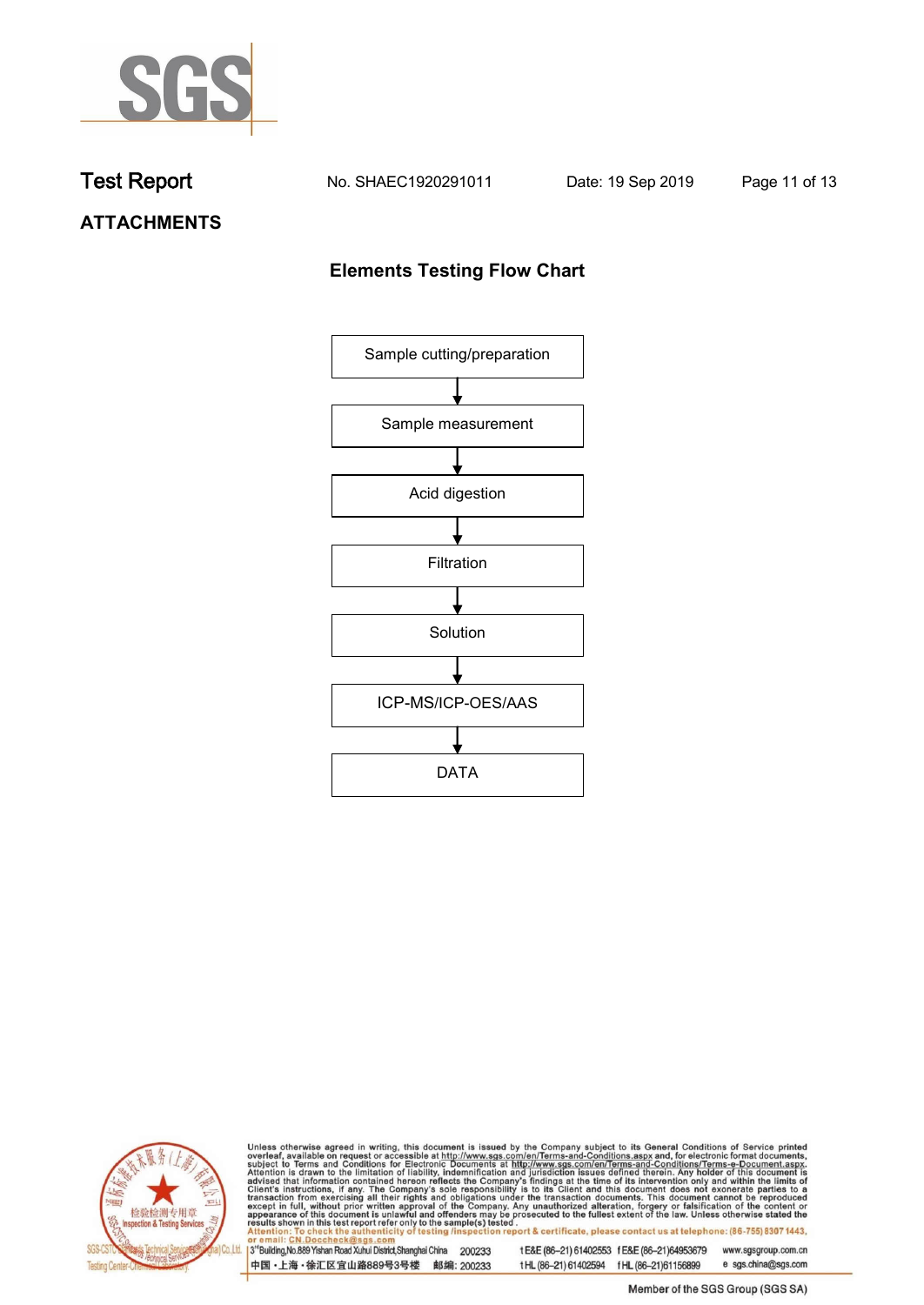

**Test Report. No. SHAEC1920291011 Date: 19 Sep 2019. Page 12 of 13.**

## **ATTACHMENTS**

### **Asbestos Testing Flow Chart**





Unless otherwise agreed in writing, this document is issued by the Company subject to its General Conditions of Service printed overleaf, available on request or accessible at http://www.sgs.com/en/Terms-and-Conditions.asp

3<sup>rd</sup>Building, No.889 Yishan Road Xuhui District, Shanghai China 200233 中国·上海·徐汇区宜山路889号3号楼 邮编: 200233 t E&E (86-21) 61402553 f E&E (86-21)64953679 www.sgsgroup.com.cn t HL (86-21) 61402594 f HL (86-21) 61156899 e sgs.china@sgs.com